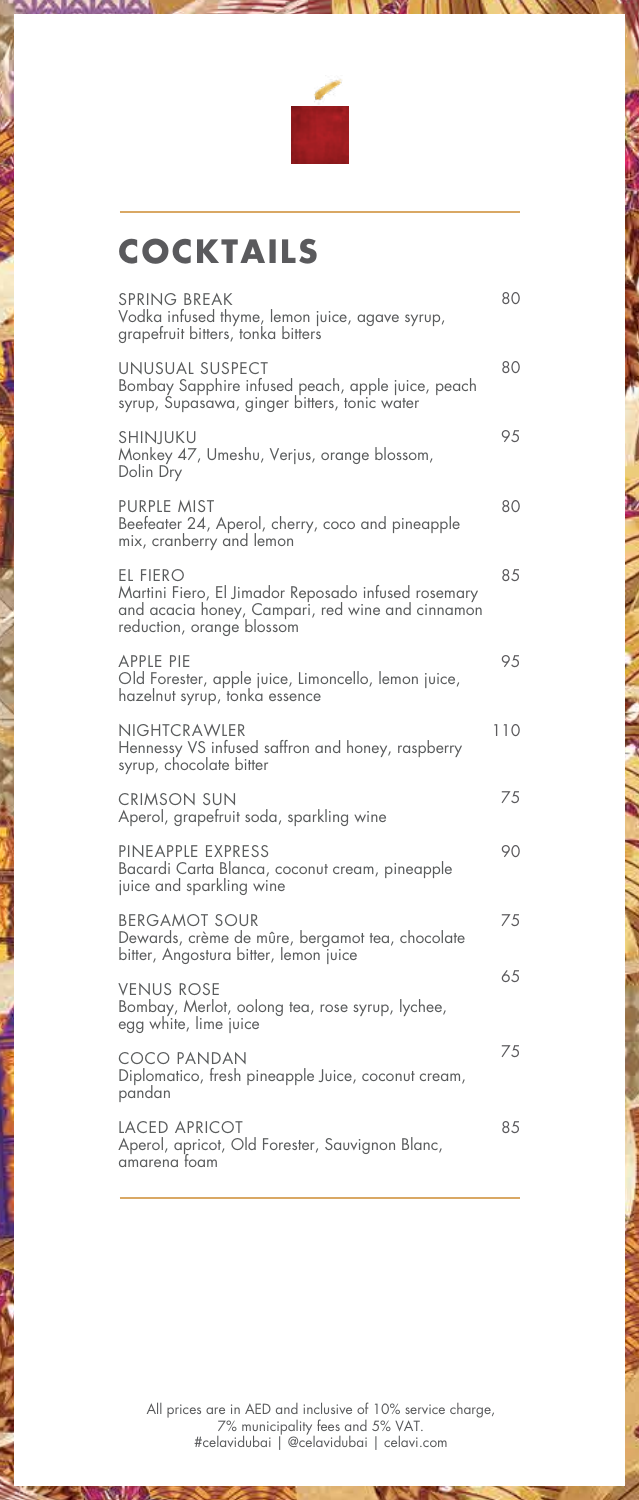# **FROZEN COCKTAILS**

| <b>DAIQUIRI</b><br>Bacardí Carta Blanca, lime juice, sugar syrup                                   | 6.5 |
|----------------------------------------------------------------------------------------------------|-----|
| STRAWBERRY DAIQUIRI<br>Bacardí Carta Blanca, lime juice, sugar syrup, strawberry purée             | 65  |
| <b>BASIL DAIQUIRI</b><br>Bacardí Carta Blanca, lime juice, sugar syrup, basil leaf                 | 65  |
| <b>MARGARITA</b><br>El Jimador Reposado, triple sec, lime juice                                    | 80  |
| <b>PASSION FRUIT MARGARITA</b><br>El Jimador Reposado, triple sec, lime juice, passion fruit purée | 80  |
| STRAWBERRY MARGARITA<br>El Jimador Reposado, triple sec, lime juice, strawberry purée              | 80  |

# NON-ALCOHOLIC DRINKS

### **MOCKTAILS**

| <b>VIRGIN PASSION MOJITO</b><br>Passion fruit, lime juice, sugar syrup, soda water,<br>crushed mint   | 50   |
|-------------------------------------------------------------------------------------------------------|------|
| <b>TROPICAL RUNNER</b><br>Falernum, yuzu, apple, cucumber soda                                        | .5.5 |
| <b>CAPRI C'EST FIN</b><br>Aloe vera, pineapple juice, lemon juice, lavender<br>syrup, lemonade sprite | 55   |
| <b>GEISHA PARADISE</b><br>Young Thai coconut, grapefruit soda                                         | .5.5 |
| <b>CARMILLA</b><br>Lychee syrup, rosehip syrup, apple juice, soda water                               | .5.5 |
|                                                                                                       |      |

#### 750ml **SPARKLING JUICE**

750

PEARL'S VIGNES DE FRANCE Non-alcoholic sparkling grape juice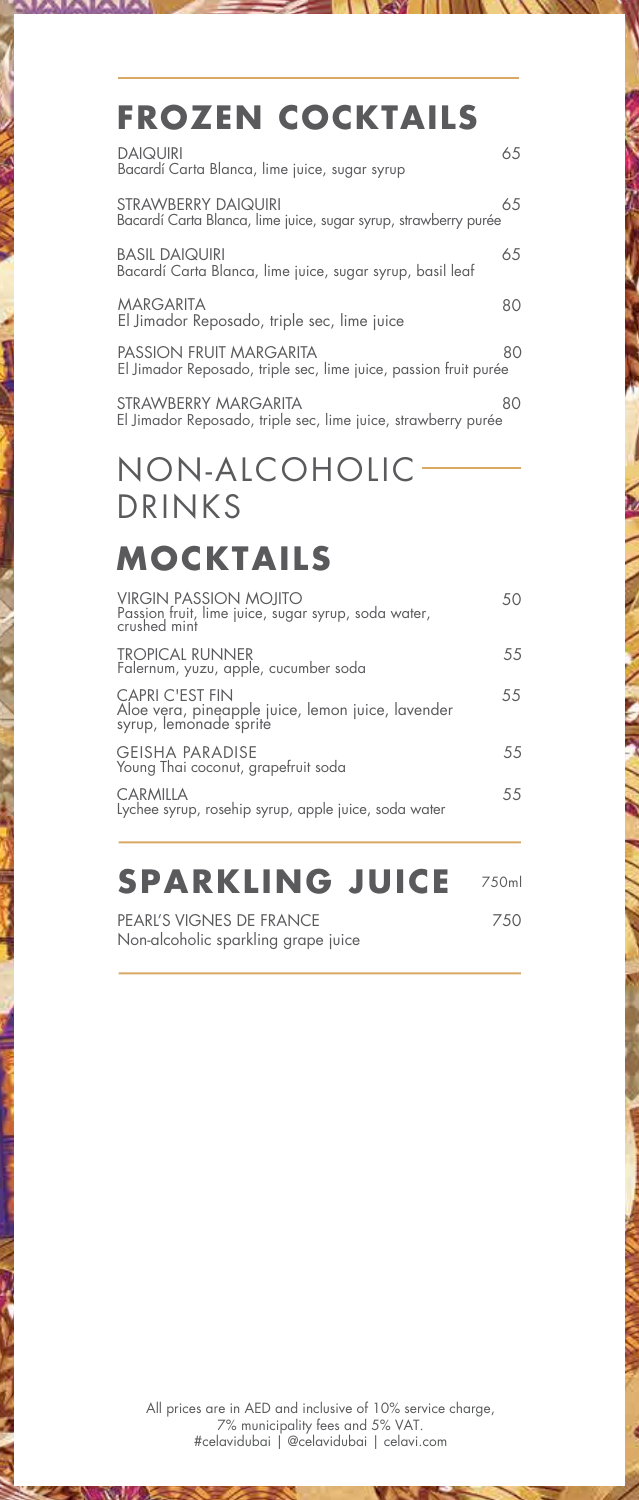#### WHISKY 30ml / 60ml / Bottle

THE MACALLAN 15 YR OLD CHIVAS REGAL 18 120 / 230 / 3,200 YAMAZAKI 120 / 230 / 3,800 CHIVAS XV X BALMAIN 85 / 170 / 2,800 JOHNNY WALKER BLACK LABEL THE MACALLAN 18 190 / 380 / 4,800 CHIVAS ULTIS 265 / 530 / 6,000 JOHNNY WALKER BLUE LABEL 280 / 550 / 6,500 MACALLAN SIR PETER BLACK 570 / 1,100 / 13,000

60 / 110 / 1,800 130 / 255 / 2,800

**GIN**

30ml / 60ml / Bottle

MONKEY 47 85 / 165 / 2,100 GIN MARE 65 / 130 / 1,600 TANQUERAY 70 / 140 / 1,700 ROKU GIN 70 / 140 / 1,700 HENDRICKS GIN 60 / 120 / 1,400

# **VODKA**

BELVEDERE 65 / 130 / 1,600 BELUGA GOLD 170 / 335 / 4,300

**RUM** 

ANGOSTURA 1919 65 / 130 / 1,600 APPLETON ESTATE 12 YEAR OLD EXIMO 145 / 290 / 3,600 ZACAPA 23Y ZACAPA XO

30ml / 60ml / Bottle

55 / 105 / 1,600 115 / 220 / 2,800 165 / 330 / 3,800

### **COGNAC**

HENNESSY XO

### **TEQUILA**

DON JULIO BLANCO 95 / 190 / 2,200 DON JULIO REPOSADO DON JULIO 1942 325 / 650 / 7,500 CLASE AZUL REPOSADO 175 / 350 / 4,000

30ml / 60ml / Bottle

160 / 330 / 4,200 HENNESSY PARADIS 675 / 1,350 / 24,000 LOUIS XIII 2,600 / 5,200 / 60,000

30ml / 60ml / Bottle

110 / 220 / 2,500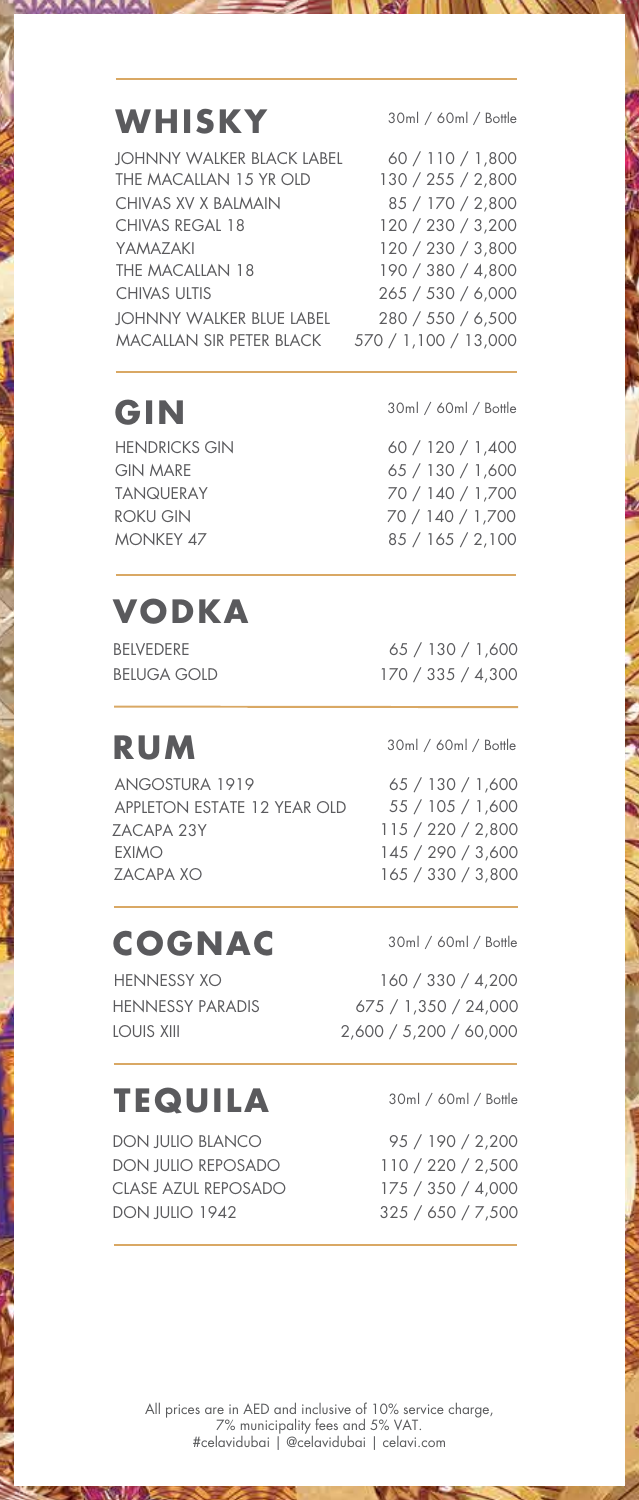# **WINES CHAMPAGNE BRUT**

| - NV - VEUVE CLICQUOT YELLOW LABEL<br>Brut, Reims      | 150 / 750 |
|--------------------------------------------------------|-----------|
| - NV - MOËT & CHANDON ICE IMPERIAL<br>Brut, Epernay    | 1,100     |
| - NV - PERRIER-JOUËT GRAND BRUT<br>Brut, Epernay       | 1,800     |
| - NV - RUINART BLANC DE BLANCS<br>Brut, Reims          | 2,500     |
| - 2013 - LOUIS ROEDERER BLANC DE BLANCS<br>Brut, Reims | 2,500     |
| - 2012 - DOM PÉRIGNON BLANC<br>Brut, Epernay           | 4.900     |
|                                                        |           |

# **CHAMPAGNE ROSÉ**

| - NV - VEUVE CLICQUOT BRUT ROSÉ<br>Brut Rosé, Reims             | 1,500 |
|-----------------------------------------------------------------|-------|
| - NV - PERRIER-JOUET BRUT ROSÉ<br>Brut Rosé, Epernay            | 1,800 |
| - NV - BILLECART-SALMON BRUT ROSÉ<br>Brut Rosé, Mareauil-Sur-Aÿ | 2.300 |
| - NV - LAURENT-PERRIER BRUT ROSÉ<br>Brut Rosé, Tours-Sur-Marne  | 2.500 |
| - 2006 - DOM PÉRIGNON X LADY GAGA ROSÉ<br>Brut Rosé, Epernay    | 9,500 |
|                                                                 |       |

#### **WHITE WINE**

| - 2019 - MARQUES DE CASA CONCHA<br>Chile            | 80 / 400 |
|-----------------------------------------------------|----------|
| - 2018 - KAPUKA SAUVIGNON BLANC<br>New Zealand      | 90/450   |
| - 2020 - ALOIS LAGEDER PINOT GRIGIO<br>Italy        | 98 / 490 |
| - 2020 - CHARLES SMITH, KUNG FU GIRL<br><b>USA</b>  | 550      |
| - 2019 - J. MOREAU AND FILS - CHABLIS<br>France     | 750      |
| - 2020 - SAUVION SANCERRE - LES FONDETTES<br>France | 790      |
| - 2020 - JERMANN PINOT GRIGIO<br>Italy              | 990      |
| - 2020 - CLOUDY BAY SAUVIGNON BLANC<br>New Zealand  | 1,100    |
| - 2016 - STAG'S LEAP WINE CELLARS 'KARIA'<br>USA    | 1,180    |
| - 2020 - GAIA ROSSI – BASS<br>Italy                 | 2,200    |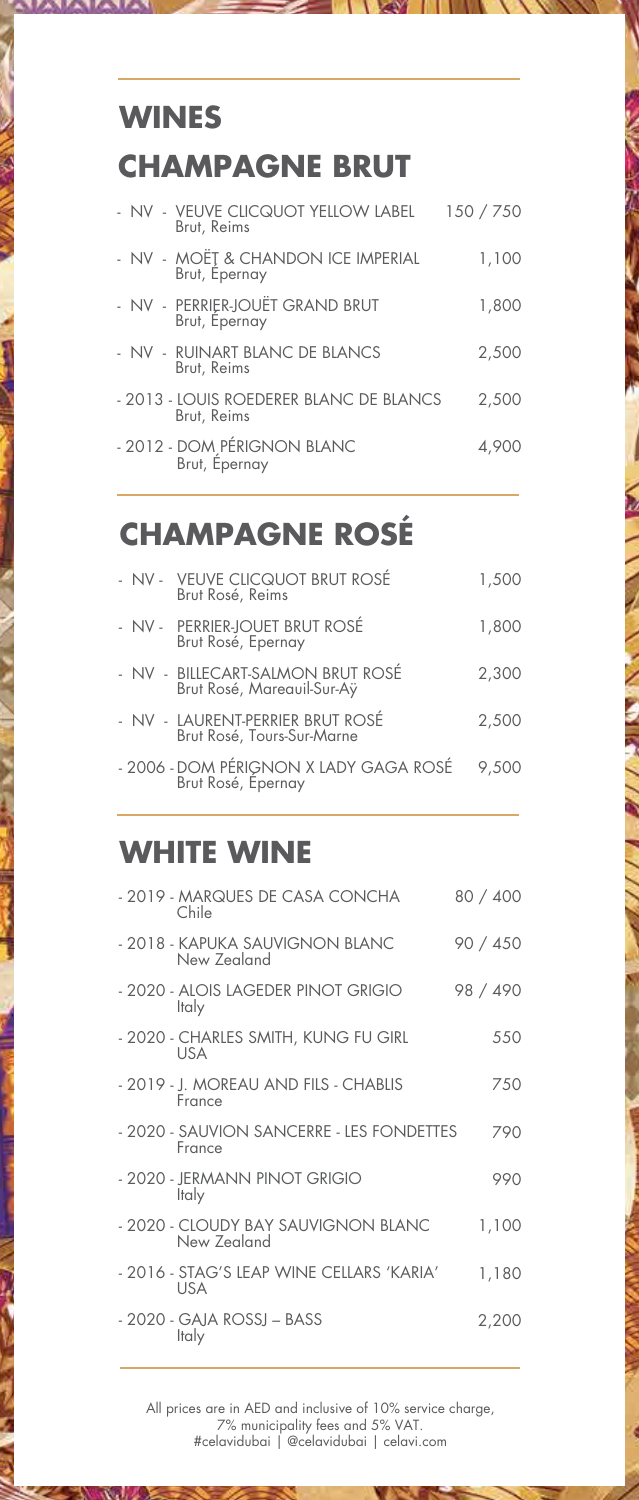# **ROSÉ WINE** - FRANCE

| - 2020 - GÉRARD BERTRAND CÔTE<br>DES ROSES                        | 90 / 450  |
|-------------------------------------------------------------------|-----------|
| - 2021 - CHÂTEAU D'ESCLANS<br><b>WHISPERING ANGEL</b>             | 130 / 650 |
| $-2020 - BY$ OTT ROSÉ                                             | 690       |
| - 2020 - CHÂTEAU D'ESCLANS<br><b>WHISPERING ANGEL MAGNUM 1.5L</b> | 1.300     |
| - 2020 - CHÂTEAU DE SELLE DOMAINES OTT<br>MAGNIJM 1.51            | 3,000     |
|                                                                   |           |

#### **RED WINE**

| - 2019 - FEUDO PRINCIPI DI BUTERA MERLOT 80 / 400<br>Italy         |          |
|--------------------------------------------------------------------|----------|
| - 2020 - SANTA JULIA RESERVA MALBEC<br>Argentina                   | 90 / 450 |
| - 2019 - M. CHAPOUTIER BELLERUCHE<br>CÔTES-DU-RHÔNE ROUGE - France | 90 / 450 |
| - 2018 - FAMILIA TORRES CELESTE<br>Spain                           | 530      |
| - 2019 - ROBERT MONDAVI PINOT NOIR<br>USA                          | 650      |
| - 2019 - LE VOLTE DELL'ORNELLAIA<br>Italy                          | 890      |
| - 2018 - CLOUDY BAY PINOT NOIR<br>New Zealand                      | 1,100    |
| <b>BEERS</b>                                                       |          |

 $\sim$ 

| HEINEKEN - Pale Lager  | 65 |
|------------------------|----|
| CORONA - Mexican Lager | 65 |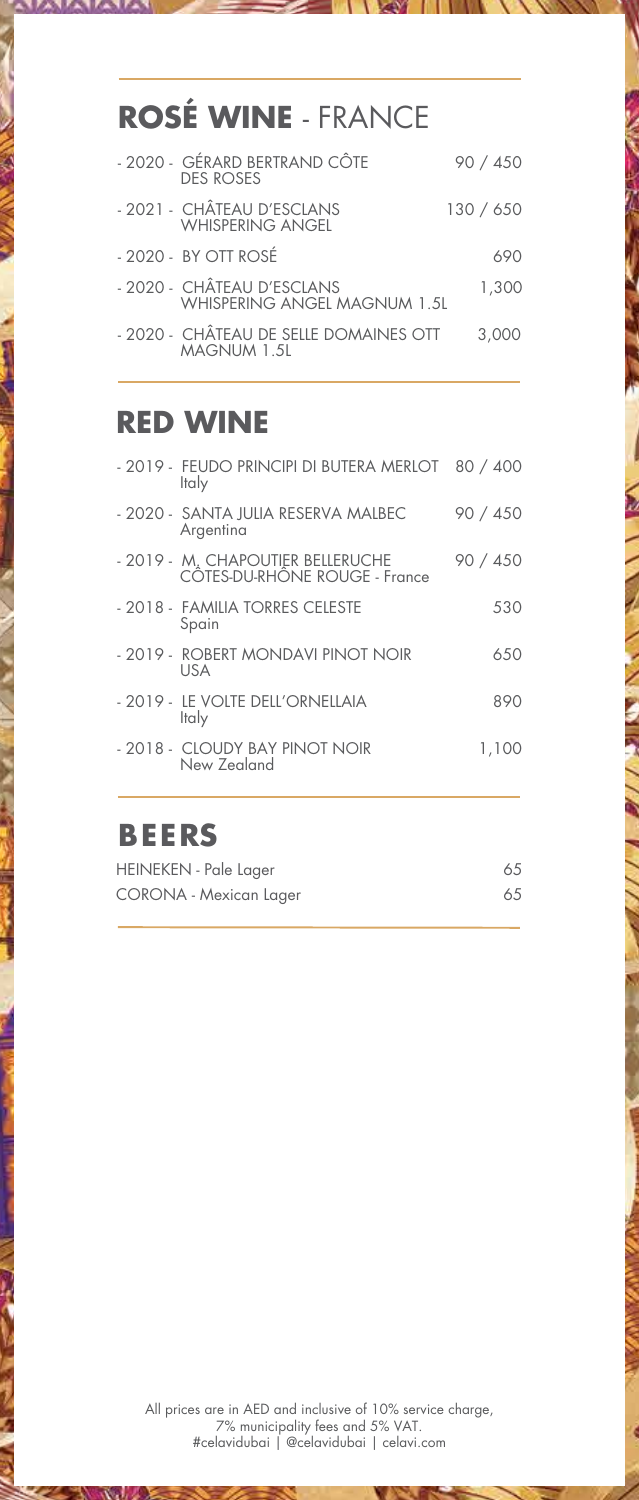### **COFFEE**

| <b>ESPRESSO</b>         | 20 |
|-------------------------|----|
| DOUBLE ESPRESSO         | 25 |
| <b>AMERICANO</b>        | 25 |
| <b>MACCHIATO</b>        | 25 |
| <b>DOUBLE MACCHIATO</b> | 30 |
| <b>I ATTF</b>           | 20 |
| <b>FLAT WHITE</b>       | 20 |
| <b>CAPPUCINO</b>        | 25 |
| <b>ICED COFFEE</b>      | 20 |
|                         |    |

# **TEA**

| <b>JING ENGLISH BREAKFAST</b><br>The ultimate breakfast tea, expertly blended<br>from Assam's finest tea gardens - rich dried<br>fruit aroma with malty and caramel taste.                                  | 25 |
|-------------------------------------------------------------------------------------------------------------------------------------------------------------------------------------------------------------|----|
| <b>JING EARL GREY</b><br>An invigorating black tea lifted by fresh and<br>exuberant citrus. For supreme texture and<br>flavour, a touch of natural bergamot extract<br>tempers the tea's inherent richness. | 25 |
| <b>JING JASMINE SILVER NEEDLE</b><br>Fragrant jasmine over a soft, sweet vanilla<br>white tea base, summer fruitiness with white<br>tea flavours of cucumber and melon.                                     | 25 |
| <b>JING PEPPERMINT LEAF</b><br>Intensely fresh and minty, yet soothing and<br>cleansing with long finish.                                                                                                   | 25 |

 $\frac{1}{2}$ 

**Contract** 

# **JUICE**

| 25  |
|-----|
| 25  |
| 25  |
| 25  |
| 25  |
| 25  |
| 3.5 |
| 35  |
| 3.5 |
|     |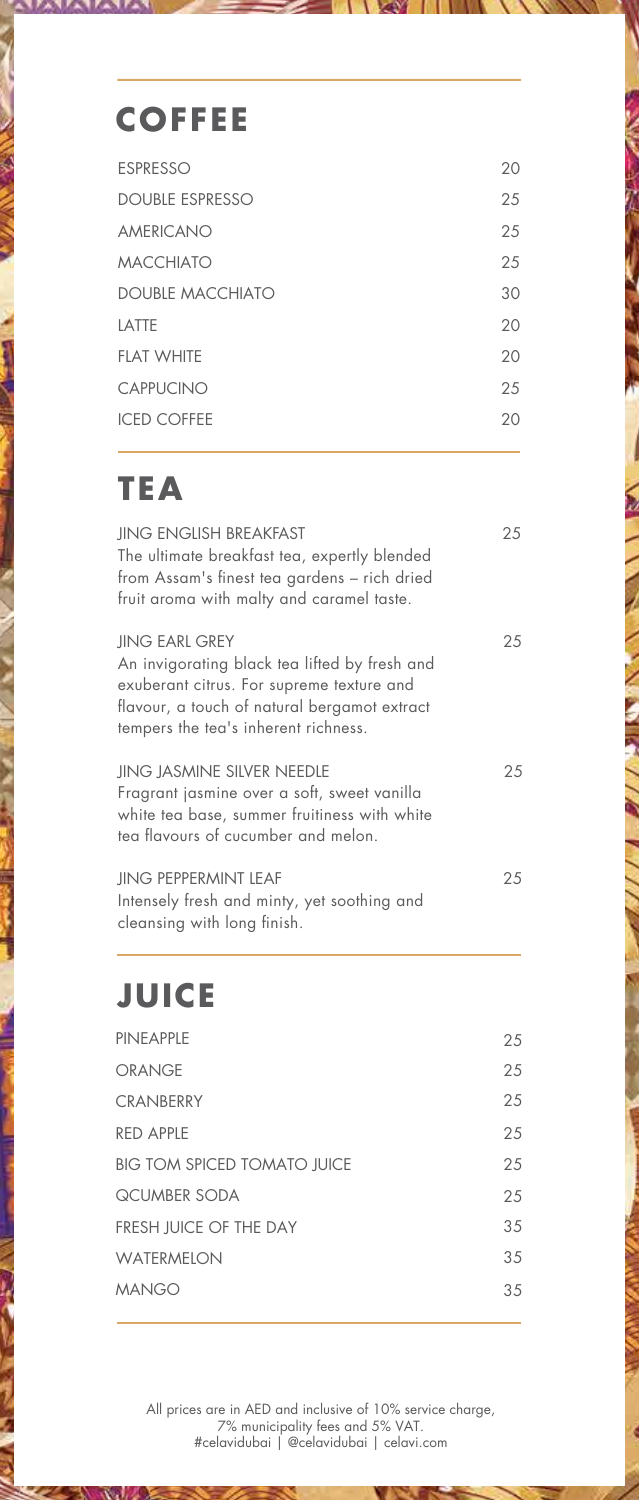# **SMOOTHIES**

| strawberry, banana, papaya         | .50 |
|------------------------------------|-----|
| melon, strawberry, mango           | .50 |
| STRAWBERRY, BANANA, PAPAYA, CHERRY | .50 |

### **SOFT DRINKS**

| STILL WATER 1L               | 30 |
|------------------------------|----|
| SPARKLING WATER 1L           | 30 |
| COCA-COLA                    | 20 |
| COCA-COLA ZERO               | 20 |
| COCA-COLA DIET               | 20 |
| <b>SCHWEPPES SODA WATER</b>  | 20 |
| <b>TONIC WATER</b>           | 20 |
| SPRITE                       | 20 |
| <b>GINGER ALE</b>            | 25 |
| <b>RED BULL ENERGY DRINK</b> | 40 |
|                              |    |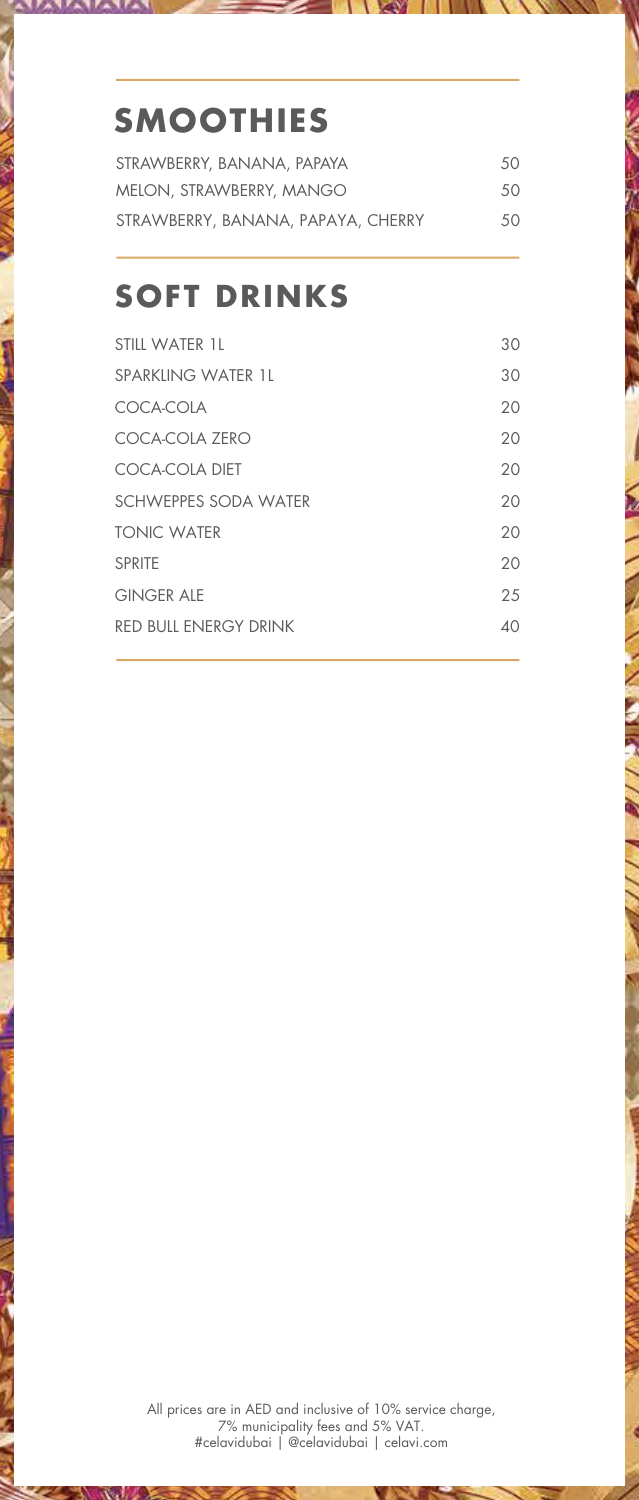#### **FOOD**

#### RAW DISHES

| WAGYU BEEF AND PRAWN TOAST (G) (SF) (C)<br>Marinated charred chilli, Asian pear, sesame,<br>egg yolk jam            | 130 |
|---------------------------------------------------------------------------------------------------------------------|-----|
| LIGHTLY TORCHED BALFEGÓ BLUEFIN TUNA<br>Lightly torched with coconut, coriander, cucumber                           | 170 |
| JAPANESE HAMACHI CRUDO (N) (A) (L)<br>Nam pla sauce, pea tendrils, purple shiso, radish,<br>peanuts                 | 115 |
| FINE OYSTERS, DAVID HERVE FRANCE (SF)<br>160 / 300<br>$6/12$ pcs<br>18 year old persimmon vinegar mignonette, lemon |     |

#### **SALADS**

| <b>BURRATA SALAD (D)</b><br>Rocket arugula, nectarine, pickled red onion, endive,<br>candied walnuts, nectarine shiso vinaigrette |     |
|-----------------------------------------------------------------------------------------------------------------------------------|-----|
| <b>GEM LETTUCE SALAD (G)</b><br>Radicchio, radish, veal truffle salami, edamame,<br>puffed rice, ginger sesame dressing           | 9.5 |
| CHICORY SALAD (N) (M)<br>Frisée, green apple, candied cashews, truffle vinaigrette                                                | 95  |

#### HOT DISHES

| CRISPY PRAWN WONTONS (6pcs)<br>Sweet chilli sauce                                                                        | 75 |
|--------------------------------------------------------------------------------------------------------------------------|----|
| <b>GRILLED CHICKEN SATAY (6pcs)</b><br>Peanut sauce                                                                      | 85 |
| <b>FRIED CALAMARI (G)</b><br>Chilli, scallion, lime garlic aioli                                                         | 82 |
| CRISPY POTATO HASH "OKONOMIYAKI STYLE"<br>Japanese mayo, Bulldog sauce, scallion, furikake,<br><b>Bonito flakes</b>      | 90 |
| <b>FRENCH FRIES</b><br>Togarashi, garlic, Parmesan<br>Choose one dip: teriyaki, Chinese honey mustard or<br>wasabi aioli | 70 |

(A) Allium (C) Contains Chilli (D) Dairy (E) Egg (G) Gluten (L) Legume (N) Nuts (M) Mushroom (S) Seeds (SF) Shellfish (V) Vegetarian Option Available (VG) Vegan Option Available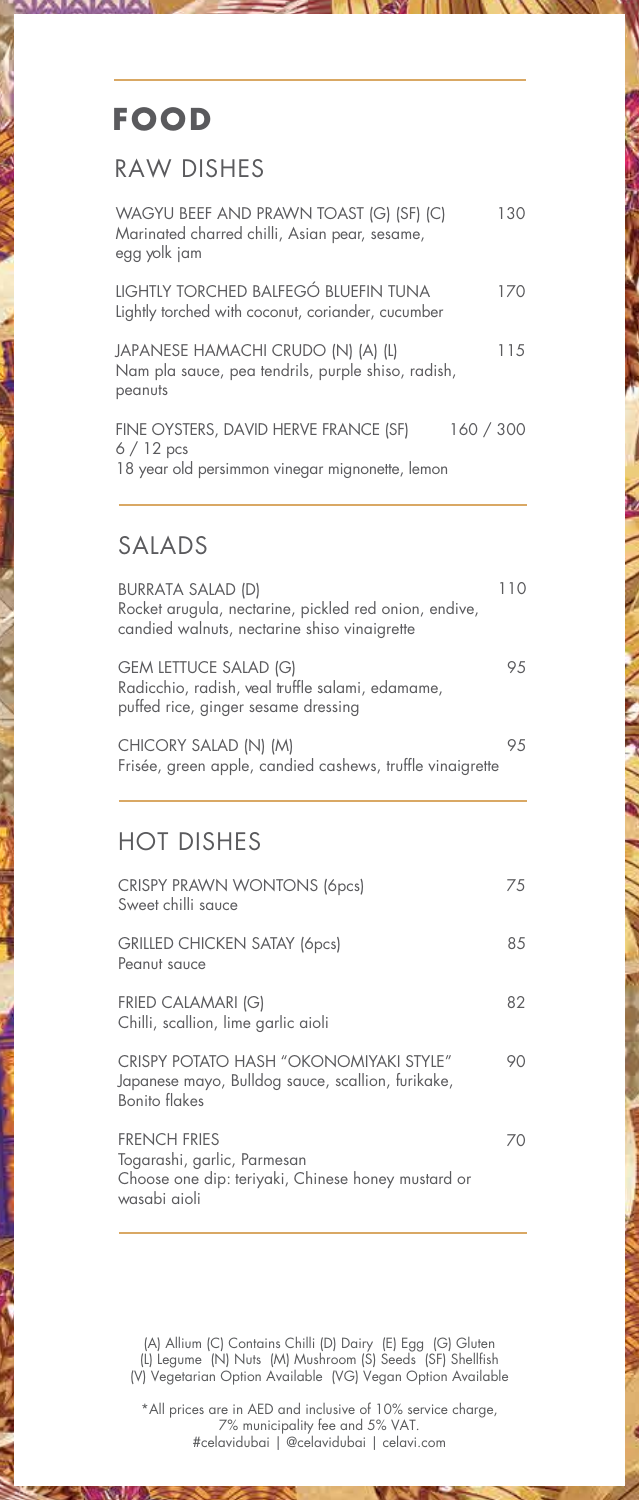| DRIED CHILLI FRIED CHICKEN WINGS (G) (C)<br>Chinese spices, dried chilli oil, lime garlic aioli                                                               | 8.5 |
|---------------------------------------------------------------------------------------------------------------------------------------------------------------|-----|
| PÉRIGORD BLACK TRUFFLE BEEF SHORT RIB<br>CROQUETTES (G) (C)<br>Périgord truffles, truffle aioli                                                               | 135 |
| SHORT RIB MAC AND CHEESE<br>Cheddar cheese, mozzarella cheese,<br>pickled onion                                                                               | 225 |
| PRAWN ROLL (E) (SF)<br>Remoulade sauce, fried capers, fine herbs,<br>celery stick diced                                                                       | 120 |
| CHICKEN KATSU PANINI (G) (S)<br>Blistered chilli, white cabbage, Japanese mayo,<br><b>Bulldog sauce</b>                                                       | 95  |
| CÉ LA VI CHICKEN "BÁNH MÌ" HOTDOG<br>Pickled daikon, cucumber, carrot with coriander,<br>jalapeño, and lime garlic aioli served with fries                    | 95  |
| <b>VEGAN BEYOND CHEESEBURGER</b><br>Vegan cheddar, tomato compote, crispy shallots,<br>lettuce, with fries                                                    | 130 |
| <b>WAGYU CHEESEBURGER (D)</b><br>Cheddar cheese, beef bacon, yuzu kosho aioli,<br>tomato marmalade, crispy shallots, B&B pickles,<br>served with French fries | 140 |
|                                                                                                                                                               |     |

A MARINE

#### DESSERTS

| SUNDAE ICE CREAM (D) (V) (N)<br>Vanilla, pistachio, chocolate ice cream, whipped cream,<br>nuts, salted caramel | 65 |
|-----------------------------------------------------------------------------------------------------------------|----|
| MOCHI ICE CREAM (D)<br>Assortment of 5 flavours                                                                 |    |
| <b>FRUIT PLATTER</b><br>An assortment of seasonal fruits                                                        |    |

(A) Allium (C) Contains Chilli (D) Dairy (E) Egg (G) Gluten (L) Legume (N) Nuts (M) Mushroom (S) Seeds (SF) Shellfish (V) Vegetarian Option Available (VG) Vegan Option Available